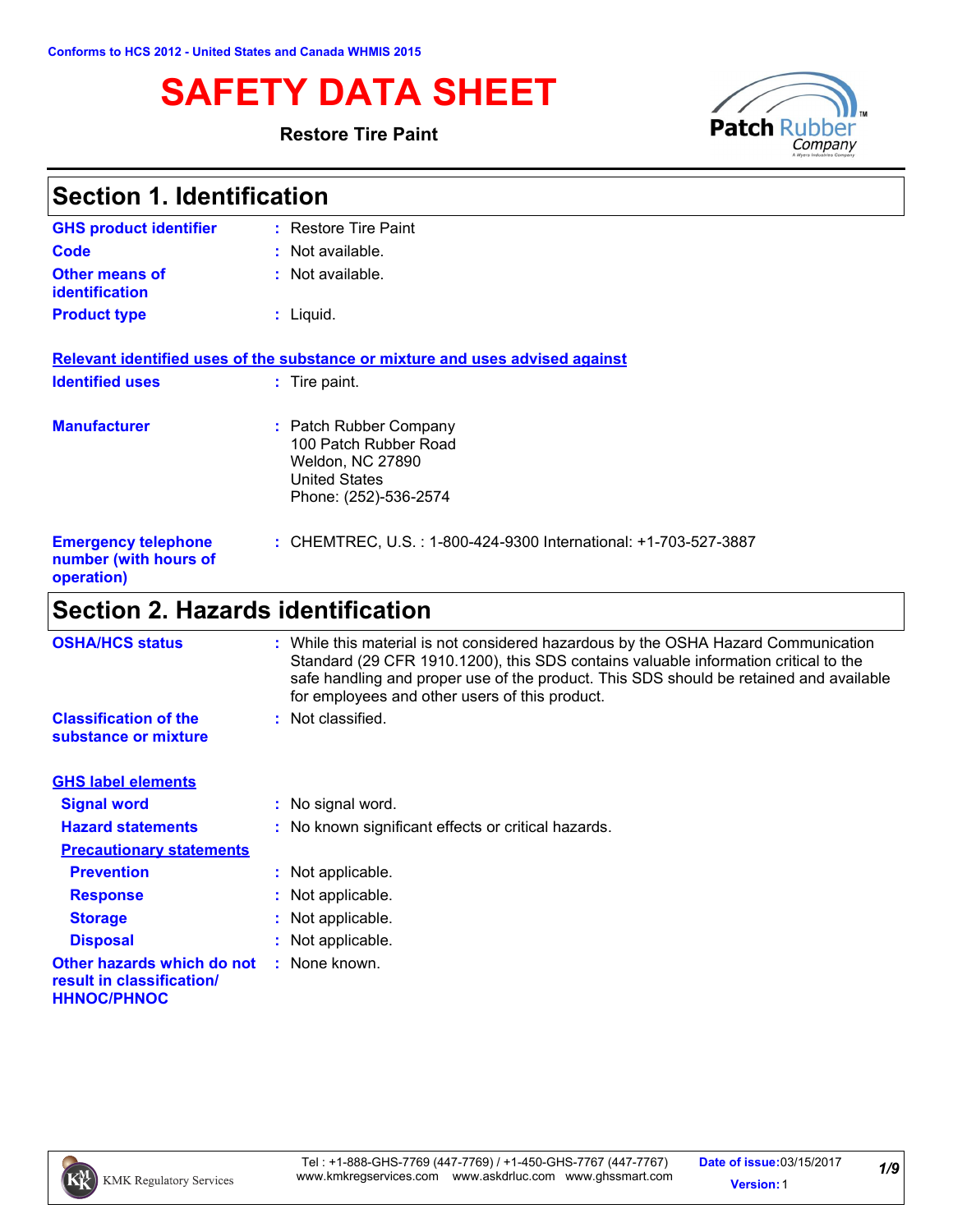

## **Section 3. Composition/information on ingredients**

| <b>Substance/mixture</b> |             |
|--------------------------|-------------|
|                          | $:$ Mixture |

**Other means of identification**

**:** Not available.

#### **CAS number/other identifiers**

**CAS number :** Not applicable.

**Product code** : Not available.

**There are no ingredients present which, within the current knowledge of the supplier and in the concentrations applicable, are classified as hazardous to health or the environment and hence require reporting in this section.**

**Occupational exposure limits, if available, are listed in Section 8.**

## **Section 4. First aid measures**

#### **Description of necessary first aid measures**

| <b>Eye contact</b>  | Immediately flush eyes with plenty of water, occasionally lifting the upper and lower<br>eyelids. Check for and remove any contact lenses. Get medical attention if irritation<br>occurs.                                                                                                                                                              |
|---------------------|--------------------------------------------------------------------------------------------------------------------------------------------------------------------------------------------------------------------------------------------------------------------------------------------------------------------------------------------------------|
| <b>Inhalation</b>   | : Remove victim to fresh air and keep at rest in a position comfortable for breathing. Get<br>medical attention if symptoms occur.                                                                                                                                                                                                                     |
| <b>Skin contact</b> | : Flush contaminated skin with plenty of water. Get medical attention if symptoms occur.                                                                                                                                                                                                                                                               |
| <b>Ingestion</b>    | : Wash out mouth with water. Remove victim to fresh air and keep at rest in a position<br>comfortable for breathing. If material has been swallowed and the exposed person is<br>conscious, give small quantities of water to drink. Do not induce vomiting unless<br>directed to do so by medical personnel. Get medical attention if symptoms occur. |

#### **Most important symptoms/effects, acute and delayed**

#### **Potential acute health effects**

| <b>Eye contact</b>           | : No known significant effects or critical hazards. |
|------------------------------|-----------------------------------------------------|
| <b>Inhalation</b>            | : No known significant effects or critical hazards. |
| <b>Skin contact</b>          | : No known significant effects or critical hazards. |
| <b>Ingestion</b>             | : No known significant effects or critical hazards. |
| Over-exposure signs/symptoms |                                                     |
| <b>Eye contact</b>           | : No known significant effects or critical hazards. |
| <b>Inhalation</b>            | : No known significant effects or critical hazards. |
| <b>Skin contact</b>          | : No known significant effects or critical hazards. |
| <b>Ingestion</b>             | : No known significant effects or critical hazards. |
|                              |                                                     |

#### **Indication of immediate medical attention and special treatment needed, if necessary**

| <b>Notes to physician</b>         | : Treat symptomatically. Contact poison treatment specialist immediately if large<br>quantities have been ingested or inhaled. |
|-----------------------------------|--------------------------------------------------------------------------------------------------------------------------------|
| <b>Specific treatments</b>        | : No specific treatment.                                                                                                       |
| <b>Protection of first-aiders</b> | : No action shall be taken involving any personal risk or without suitable training.                                           |

**See toxicological information (Section 11)**

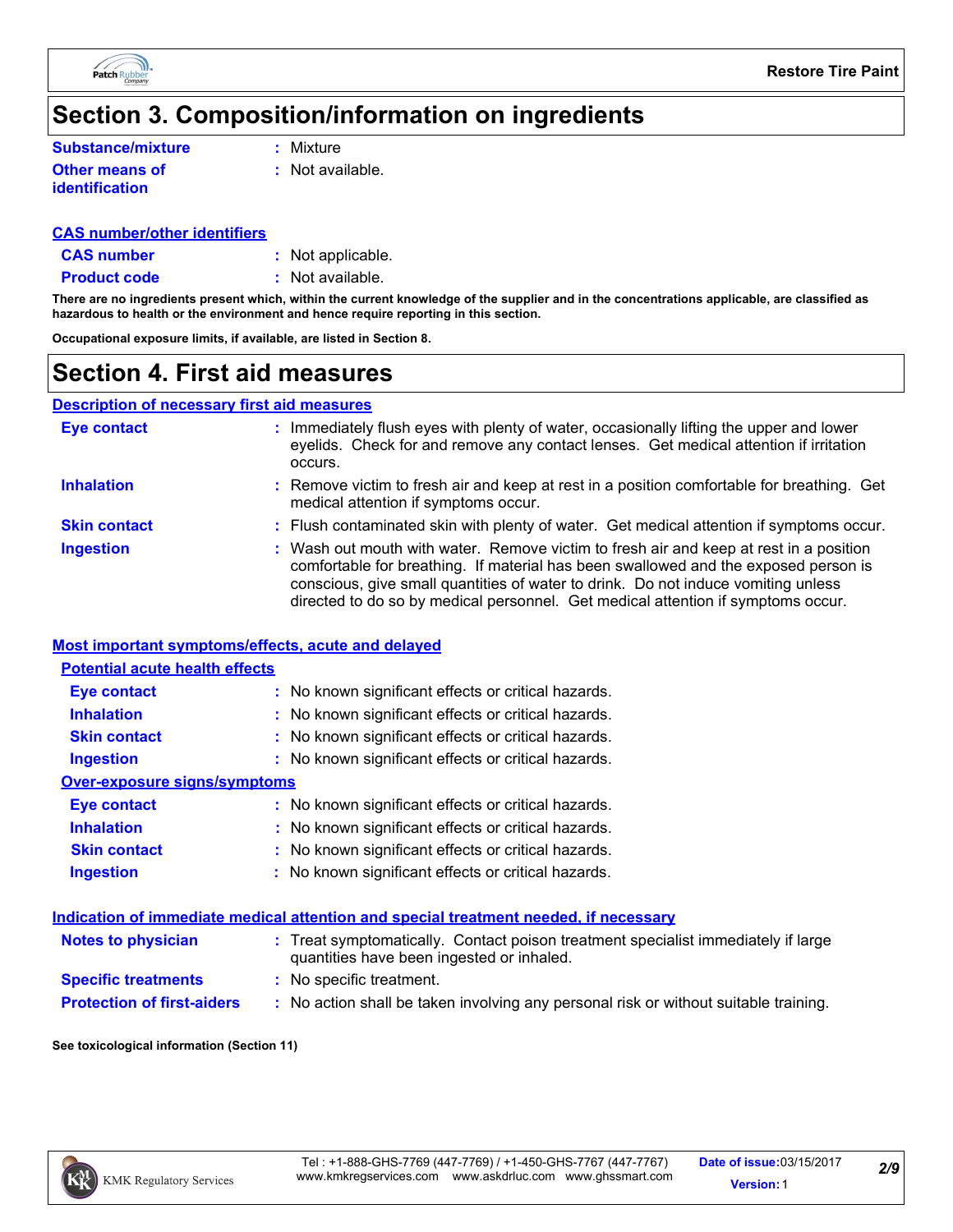

# **Section 5. Fire-fighting measures**

| <b>Extinguishing media</b>                               |                                                                                                                                                                          |
|----------------------------------------------------------|--------------------------------------------------------------------------------------------------------------------------------------------------------------------------|
| <b>Suitable extinguishing</b><br>media                   | : Use an extinguishing agent suitable for the surrounding fire.                                                                                                          |
| <b>Unsuitable extinguishing</b><br>media                 | : None known.                                                                                                                                                            |
| <b>Specific hazards arising</b><br>from the chemical     | : No specific fire or explosion hazard.                                                                                                                                  |
| <b>Hazardous thermal</b><br>decomposition products       | : Decomposition products may include the following materials:<br>carbon dioxide<br>carbon monoxide                                                                       |
| <b>Special protective actions</b><br>for fire-fighters   | : No special measures are required.                                                                                                                                      |
| <b>Special protective</b><br>equipment for fire-fighters | : Fire-fighters should wear appropriate protective equipment and self-contained breathing<br>apparatus (SCBA) with a full face-piece operated in positive pressure mode. |

# **Section 6. Accidental release measures**

| Personal precautions, protective equipment and emergency procedures |  |                                                                                                                                                                                                                                                                                                                                                                                                                                                                                                                                                                                            |  |
|---------------------------------------------------------------------|--|--------------------------------------------------------------------------------------------------------------------------------------------------------------------------------------------------------------------------------------------------------------------------------------------------------------------------------------------------------------------------------------------------------------------------------------------------------------------------------------------------------------------------------------------------------------------------------------------|--|
| For non-emergency<br>personnel                                      |  | : No action shall be taken involving any personal risk or without suitable training. Keep<br>unnecessary and unprotected personnel from entering. Do not touch or walk through<br>spilled material. Put on appropriate personal protective equipment.                                                                                                                                                                                                                                                                                                                                      |  |
|                                                                     |  | For emergency responders : If specialized clothing is required to deal with the spillage, take note of any information in<br>Section 8 on suitable and unsuitable materials. See also the information in "For non-<br>emergency personnel".                                                                                                                                                                                                                                                                                                                                                |  |
| <b>Environmental precautions</b>                                    |  | : Avoid dispersal of spilled material and runoff and contact with soil, waterways, drains<br>and sewers. Inform the relevant authorities if the product has caused environmental<br>pollution (sewers, waterways, soil or air).                                                                                                                                                                                                                                                                                                                                                            |  |
| <b>Methods and materials for containment and cleaning up</b>        |  |                                                                                                                                                                                                                                                                                                                                                                                                                                                                                                                                                                                            |  |
| <b>Small spill</b>                                                  |  | : Stop leak if without risk. Move containers from spill area. Dilute with water and mop up<br>if water-soluble. Alternatively, or if water-insoluble, absorb with an inert dry material and<br>place in an appropriate waste disposal container. Dispose of via a licensed waste<br>disposal contractor.                                                                                                                                                                                                                                                                                   |  |
| <b>Large spill</b>                                                  |  | : Stop leak if without risk. Move containers from spill area. Prevent entry into sewers,<br>water courses, basements or confined areas. Wash spillages into an effluent treatment<br>plant or proceed as follows. Contain and collect spillage with non-combustible,<br>absorbent material e.g. sand, earth, vermiculite or diatomaceous earth and place in<br>container for disposal according to local regulations (see Section 13). Dispose of via a<br>licensed waste disposal contractor. Note: see Section 1 for emergency contact<br>information and Section 13 for waste disposal. |  |

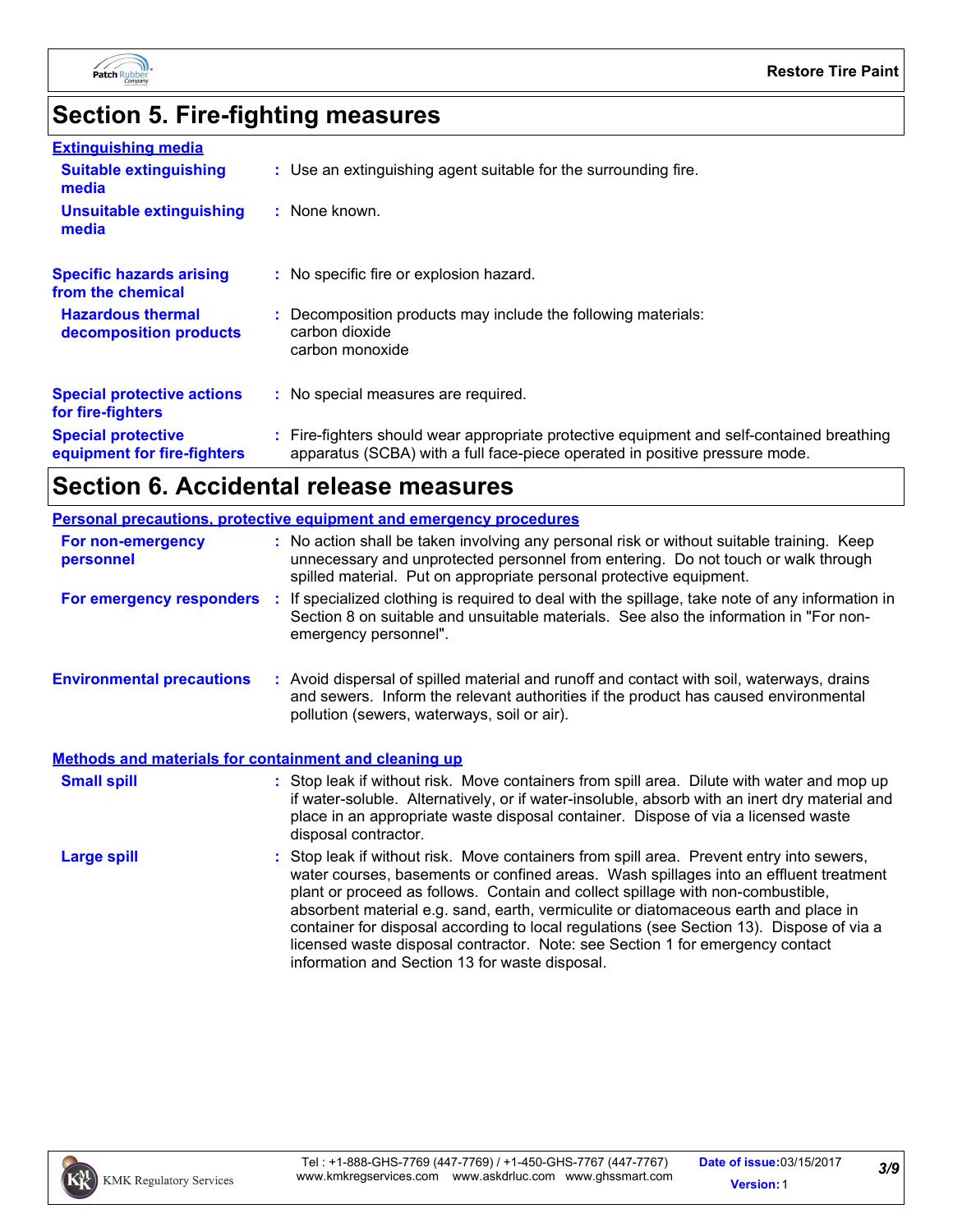

## **Section 7. Handling and storage**

| <b>Precautions for safe handling</b>                                             |                                                                                                                                                                                                                                                                                                                                                                                                                                                                                                               |
|----------------------------------------------------------------------------------|---------------------------------------------------------------------------------------------------------------------------------------------------------------------------------------------------------------------------------------------------------------------------------------------------------------------------------------------------------------------------------------------------------------------------------------------------------------------------------------------------------------|
| <b>Protective measures</b>                                                       | : Put on appropriate personal protective equipment (see Section 8).                                                                                                                                                                                                                                                                                                                                                                                                                                           |
| <b>Advice on general</b><br>occupational hygiene                                 | : Eating, drinking and smoking should be prohibited in areas where this material is<br>handled, stored and processed. Workers should wash hands and face before eating,<br>drinking and smoking. See also Section 8 for additional information on hygiene<br>measures.                                                                                                                                                                                                                                        |
| <b>Conditions for safe storage,</b><br>including any<br><b>incompatibilities</b> | : Store in accordance with local regulations. Store in original container protected from<br>direct sunlight in a dry, cool and well-ventilated area, away from incompatible materials<br>(see Section 10) and food and drink. Keep container tightly closed and sealed until<br>ready for use. Containers that have been opened must be carefully resealed and kept<br>upright to prevent leakage. Do not store in unlabeled containers. Use appropriate<br>containment to avoid environmental contamination. |

## **Section 8. Exposure controls/personal protection**

| <b>Control parameters</b>                        |                                                                                                                                                                                                                                                                                                                                                                                                   |
|--------------------------------------------------|---------------------------------------------------------------------------------------------------------------------------------------------------------------------------------------------------------------------------------------------------------------------------------------------------------------------------------------------------------------------------------------------------|
| <b>United States</b>                             |                                                                                                                                                                                                                                                                                                                                                                                                   |
| <b>Occupational exposure limits</b>              |                                                                                                                                                                                                                                                                                                                                                                                                   |
| None.                                            |                                                                                                                                                                                                                                                                                                                                                                                                   |
| <b>Canada</b>                                    |                                                                                                                                                                                                                                                                                                                                                                                                   |
| <b>Occupational exposure limits</b>              |                                                                                                                                                                                                                                                                                                                                                                                                   |
| None.                                            |                                                                                                                                                                                                                                                                                                                                                                                                   |
| <b>Appropriate engineering</b><br>controls       | : Good general ventilation should be sufficient to control worker exposure to airborne<br>contaminants.                                                                                                                                                                                                                                                                                           |
| <b>Environmental exposure</b><br><b>controls</b> | : Emissions from ventilation or work process equipment should be checked to ensure<br>they comply with the requirements of environmental protection legislation.                                                                                                                                                                                                                                  |
| <b>Individual protection measures</b>            |                                                                                                                                                                                                                                                                                                                                                                                                   |
| <b>Hygiene measures</b>                          | : Wash hands, forearms and face thoroughly after handling chemical products, before<br>eating, smoking and using the lavatory and at the end of the working period.<br>Appropriate techniques should be used to remove potentially contaminated clothing.<br>Wash contaminated clothing before reusing. Ensure that eyewash stations and safety<br>showers are close to the workstation location. |
| <b>Eye/face protection</b>                       | : Safety eyewear complying with an approved standard should be used when a risk<br>assessment indicates this is necessary to avoid exposure to liquid splashes, mists,<br>gases or dusts. If contact is possible, the following protection should be worn, unless<br>the assessment indicates a higher degree of protection: safety glasses with side-shields.                                    |
| <b>Skin protection</b>                           |                                                                                                                                                                                                                                                                                                                                                                                                   |
| <b>Hand protection</b>                           | : Chemical-resistant, impervious gloves complying with an approved standard should be<br>worn at all times when handling chemical products if a risk assessment indicates this is<br>necessary.                                                                                                                                                                                                   |
| <b>Body protection</b>                           | : Personal protective equipment for the body should be selected based on the task being<br>performed and the risks involved and should be approved by a specialist before<br>handling this product.                                                                                                                                                                                               |
| <b>Other skin protection</b>                     | : Appropriate footwear and any additional skin protection measures should be selected<br>based on the task being performed and the risks involved and should be approved by a<br>specialist before handling this product.                                                                                                                                                                         |

*4/9*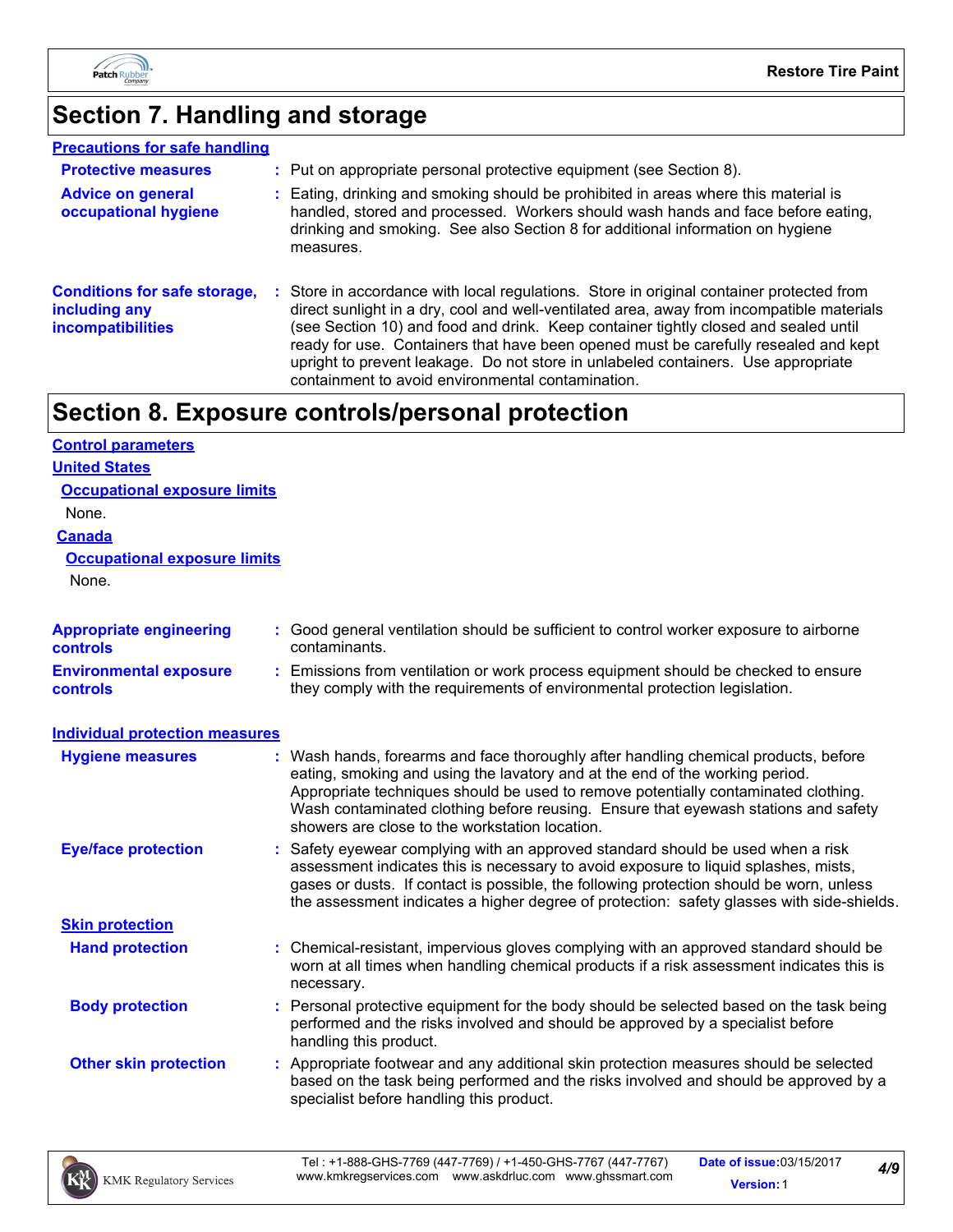

### **Section 8. Exposure controls/personal protection**

Based on the hazard and potential for exposure, select a respirator that meets the appropriate standard or certification. Respirators must be used according to a respiratory protection program to ensure proper fitting, training, and other important aspects of use.

## **Section 9. Physical and chemical properties**

| <b>Appearance</b>                                 |                                                                            |
|---------------------------------------------------|----------------------------------------------------------------------------|
| <b>Physical state</b>                             | $:$ Liquid.                                                                |
| <b>Color</b>                                      | $:$ Black.                                                                 |
| Odor                                              | : Not available.                                                           |
| <b>Odor threshold</b>                             | : Not available.                                                           |
| pH                                                | $: 7.5 \text{ to } 9.5$                                                    |
| <b>Melting point</b>                              | : Not available.                                                           |
| <b>Boiling point</b>                              | : $100^{\circ}$ C (212 $^{\circ}$ F)                                       |
| <b>Flash point</b>                                | : Not available.                                                           |
| <b>Evaporation rate</b>                           | : 1 (Water = 1)                                                            |
| <b>Flammability (solid, gas)</b>                  | : Not available.                                                           |
| Lower and upper explosive<br>(flammable) limits   | : Not available.                                                           |
| <b>Vapor pressure</b>                             | : Not available.                                                           |
| <b>Vapor density</b>                              | : Not available.                                                           |
| <b>Relative density</b>                           | : 1.048                                                                    |
| <b>Solubility</b>                                 | : Miscible.                                                                |
| <b>Partition coefficient: n-</b><br>octanol/water | : Not available.                                                           |
| <b>Auto-ignition temperature</b>                  | : Not available.                                                           |
| <b>Decomposition temperature</b>                  | : Not available.                                                           |
| <b>Viscosity</b>                                  | : Dynamic (room temperature): 1500 to 2200 mPa $\cdot$ s (1500 to 2200 cP) |

## **Section 10. Stability and reactivity**

| <b>Reactivity</b>                                   | : No specific test data related to reactivity available for this product or its ingredients. |
|-----------------------------------------------------|----------------------------------------------------------------------------------------------|
| <b>Chemical stability</b>                           | : The product is stable.                                                                     |
| <b>Possibility of hazardous</b><br><b>reactions</b> | : Under normal conditions of storage and use, hazardous reactions will not occur.            |
| <b>Conditions to avoid</b>                          | : High temperatures, direct sunlight. Freezing temperatures.                                 |
| <b>Incompatible materials</b>                       | : Strong oxidizing agents and strong acids.                                                  |
| <b>Hazardous decomposition</b><br><b>products</b>   | : Oxides of carbon, sulfur.                                                                  |



**Respiratory protection :**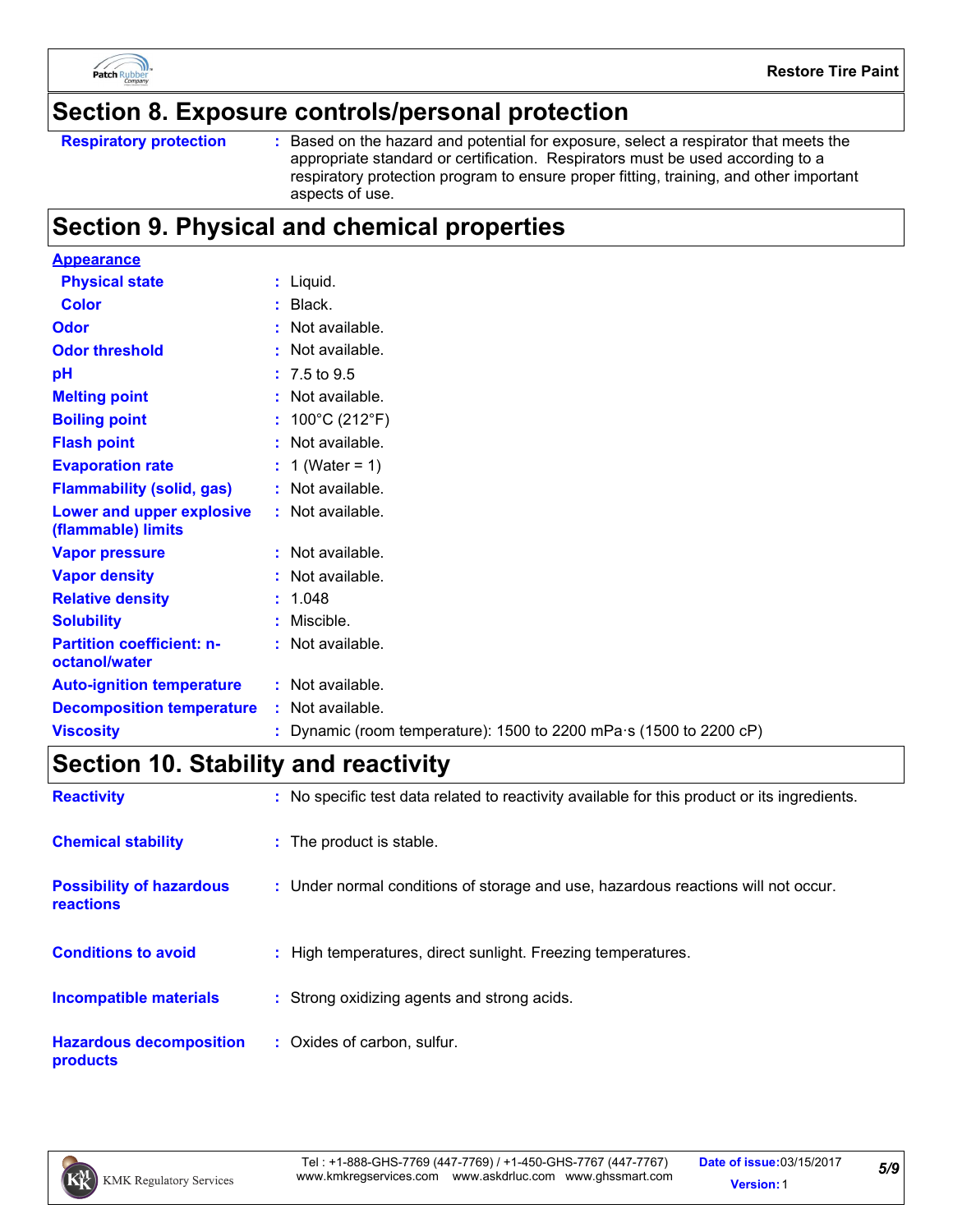

## **Section 11. Toxicological information**

#### **Information on toxicological effects**

#### **Acute toxicity**

There is no data available.

#### **Irritation/Corrosion**

There is no data available.

#### **Sensitization**

There is no data available.

#### **Mutagenicity**

There is no data available.

#### **Carcinogenicity**

#### **Classification**

| <b>Product/ingredient name</b> | <b>OSHA ARC</b> | <b>NTP</b> | <b>ACGIH EPA</b> | <b>NIOSH</b> |
|--------------------------------|-----------------|------------|------------------|--------------|
| Kaolin                         |                 |            | .A4              |              |

#### **Reproductive toxicity**

There is no data available.

#### **Teratogenicity**

There is no data available.

#### **Specific target organ toxicity (single exposure)**

There is no data available.

#### **Specific target organ toxicity (repeated exposure)**

There is no data available.

#### **Aspiration hazard**

There is no data available.

| Information on the likely | : Dermal contact. Eye contact. Inhalation. Ingestion. |
|---------------------------|-------------------------------------------------------|
| routes of exposure        |                                                       |

#### **Potential acute health effects**

| Eye contact         | : No known significant effects or critical hazards. |
|---------------------|-----------------------------------------------------|
| <b>Inhalation</b>   | : No known significant effects or critical hazards. |
| <b>Skin contact</b> | : No known significant effects or critical hazards. |
| <b>Ingestion</b>    | : No known significant effects or critical hazards. |

|                    | Symptoms related to the physical, chemical and toxicological characteristics |  |
|--------------------|------------------------------------------------------------------------------|--|
| <b>Eve contact</b> | : No known significant effects or critical hazards.                          |  |

| <b>Inhalation</b> | : No known significant effects or critical hazards. |  |
|-------------------|-----------------------------------------------------|--|
|-------------------|-----------------------------------------------------|--|

- **Skin contact** No known significant effects or critical hazards. **:**
- **Ingestion** No known significant effects or critical hazards. **:**

#### **Delayed and immediate effects and also chronic effects from short and long term exposure**

| <b>Short term exposure</b>                   |                                                                                      |
|----------------------------------------------|--------------------------------------------------------------------------------------|
| <b>Potential immediate</b><br><b>effects</b> | : No known significant effects or critical hazards.                                  |
|                                              | <b>Potential delayed effects</b> : No known significant effects or critical hazards. |
| <b>Long term exposure</b>                    |                                                                                      |



*6/9*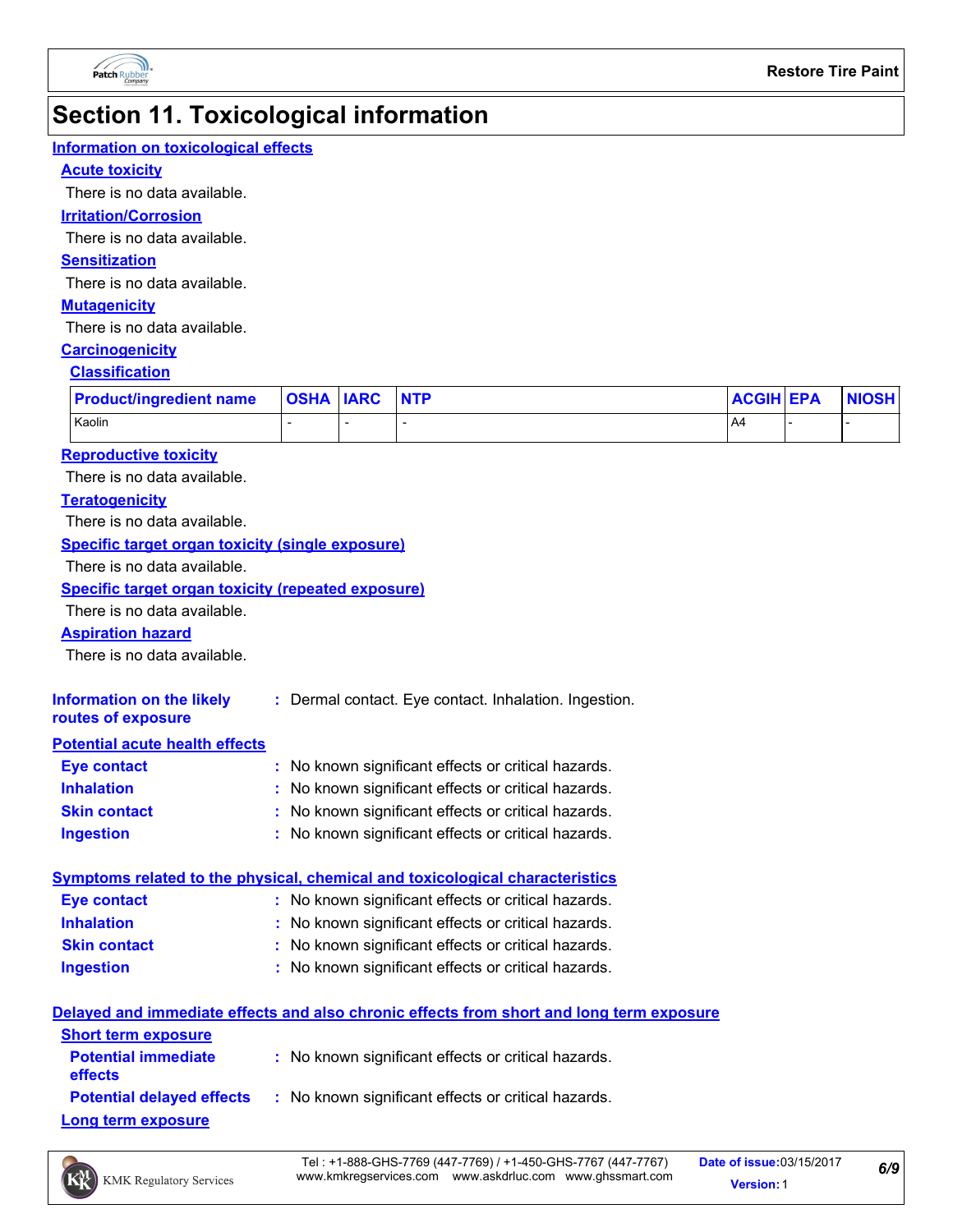

## **Section 11. Toxicological information**

| <b>Potential immediate</b><br>effects   | : No known significant effects or critical hazards. |  |
|-----------------------------------------|-----------------------------------------------------|--|
| <b>Potential delayed effects</b>        | : No known significant effects or critical hazards. |  |
| <b>Potential chronic health effects</b> |                                                     |  |
| <b>General</b>                          | : No known significant effects or critical hazards. |  |
| <b>Carcinogenicity</b>                  | : No known significant effects or critical hazards. |  |
| <b>Mutagenicity</b>                     | : No known significant effects or critical hazards. |  |
| <b>Teratogenicity</b>                   | : No known significant effects or critical hazards. |  |
| <b>Developmental effects</b>            | : No known significant effects or critical hazards. |  |
| <b>Fertility effects</b>                | : No known significant effects or critical hazards. |  |

#### **Numerical measures of toxicity**

#### **Acute toxicity estimates**

There is no data available.

## **Section 12. Ecological information**

#### **Toxicity**

There is no data available.

#### **Persistence and degradability**

There is no data available.

#### **Bioaccumulative potential**

There is no data available.

#### **Mobility in soil**

**Soil/water partition coefficient (Koc) :** Not available.

**Other adverse effects :** No known significant effects or critical hazards.

## **Section 13. Disposal considerations**

The generation of waste should be avoided or minimized wherever possible. Disposal of this product, solutions and any by-products should comply with the requirements of environmental protection and waste disposal legislation and any regional local authority requirements. Dispose of surplus and non-recyclable products via a licensed waste disposal contractor. Waste should not be disposed of untreated to the sewer unless fully compliant with the requirements of all authorities with jurisdiction. Waste packaging should be recycled. Incineration or landfill should only be considered when recycling is not feasible. This material and its container must be disposed of in a safe way. Empty containers or liners may retain some product residues. Avoid dispersal of spilled material and runoff and contact with soil, waterways, drains and sewers. **Disposal methods :**

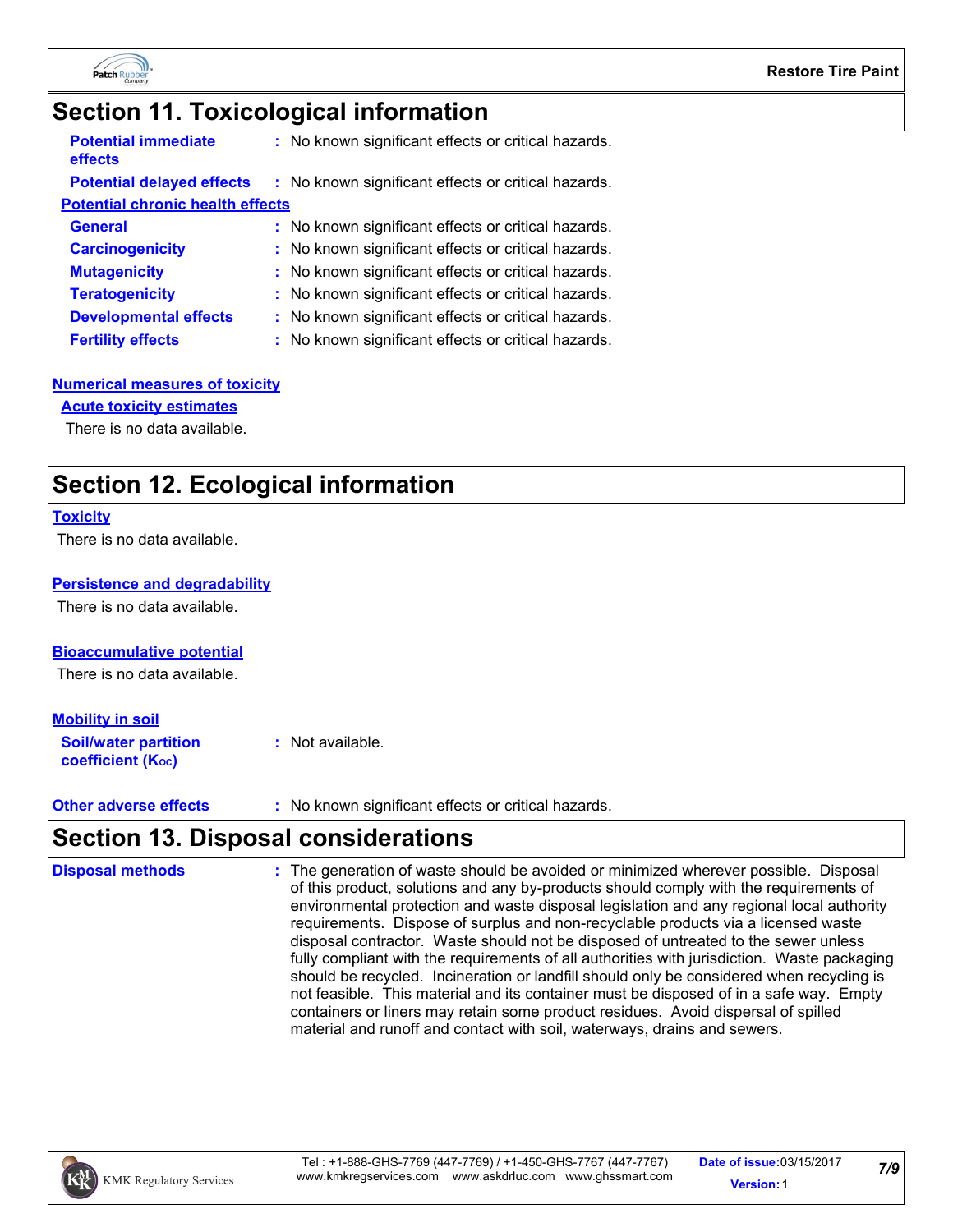

## **Section 14. Transport information**

|                                      | <b>DOT</b>     | <b>TDG</b>               | <b>IMDG</b>    | <b>IATA</b>    |
|--------------------------------------|----------------|--------------------------|----------------|----------------|
| <b>UN number</b>                     | Not regulated. | Not regulated.           | Not regulated. | Not regulated. |
| <b>UN proper</b><br>shipping name    |                |                          |                |                |
| <b>Transport</b><br>hazard class(es) |                |                          |                |                |
| <b>Packing group</b>                 | $\blacksquare$ | $\overline{\phantom{a}}$ |                |                |
| Environmental<br>hazards             | No.            | No.                      | No.            | No.            |
| <b>Additional</b><br>information     |                | $\overline{\phantom{0}}$ |                |                |

**AERG :** Not applicable.

**Special precautions for user Transport within user's premises:** always transport in closed containers that are **:** upright and secure. Ensure that persons transporting the product know what to do in the event of an accident or spillage.

## **Section 15. Regulatory information**

| <b>U.S. Federal regulations</b>                                                   |  | : TSCA 8(a) PAIR: Tris(2-Butoxyethyl) phosphate; Poly(oxy-1,2-ethanediyl), α-[(1,1,3,3-<br>tetramethylbutyl)phenyl]-ω-hydroxy- |                                  |     |
|-----------------------------------------------------------------------------------|--|--------------------------------------------------------------------------------------------------------------------------------|----------------------------------|-----|
|                                                                                   |  | TSCA 8(c) calls for record of SAR: Tris(2-Butoxyethyl) phosphate                                                               |                                  |     |
|                                                                                   |  | United States inventory (TSCA 8b): All components are listed or exempted.                                                      |                                  |     |
|                                                                                   |  | Clean Water Act (CWA) 311: Potassium hydroxide                                                                                 |                                  |     |
| <b>Clean Air Act Section 112</b><br>(b) Hazardous Air<br><b>Pollutants (HAPS)</b> |  | : Not listed                                                                                                                   |                                  |     |
| <b>Clean Air Act Section 602</b><br><b>Class I Substances</b>                     |  | : Not listed                                                                                                                   |                                  |     |
| <b>Clean Air Act Section 602</b><br><b>Class II Substances</b>                    |  | : Not listed                                                                                                                   |                                  |     |
| <b>DEA List I Chemicals</b><br>(Precursor Chemicals)                              |  | : Not listed                                                                                                                   |                                  |     |
| <b>DEA List II Chemicals</b><br><b>(Essential Chemicals)</b>                      |  | : Not listed                                                                                                                   |                                  |     |
| <b>SARA 302/304</b>                                                               |  |                                                                                                                                |                                  |     |
| <b>Composition/information on ingredients</b>                                     |  |                                                                                                                                |                                  |     |
| No products were found.                                                           |  |                                                                                                                                |                                  |     |
| <b>SARA 304 RQ</b>                                                                |  | : Not applicable.                                                                                                              |                                  |     |
| <b>SARA 311/312</b>                                                               |  |                                                                                                                                |                                  |     |
| <b>Classification</b>                                                             |  | : Not applicable.                                                                                                              |                                  |     |
| $\rightarrow$                                                                     |  | Tel: +1-888-GHS-7769 (447-7769) / +1-450-GHS-7767 (447-7767)                                                                   | <b>Date of issue: 03/15/2017</b> | 9/0 |



www.kmkregservices.com www.askdrluc.com www.ghssmart.com